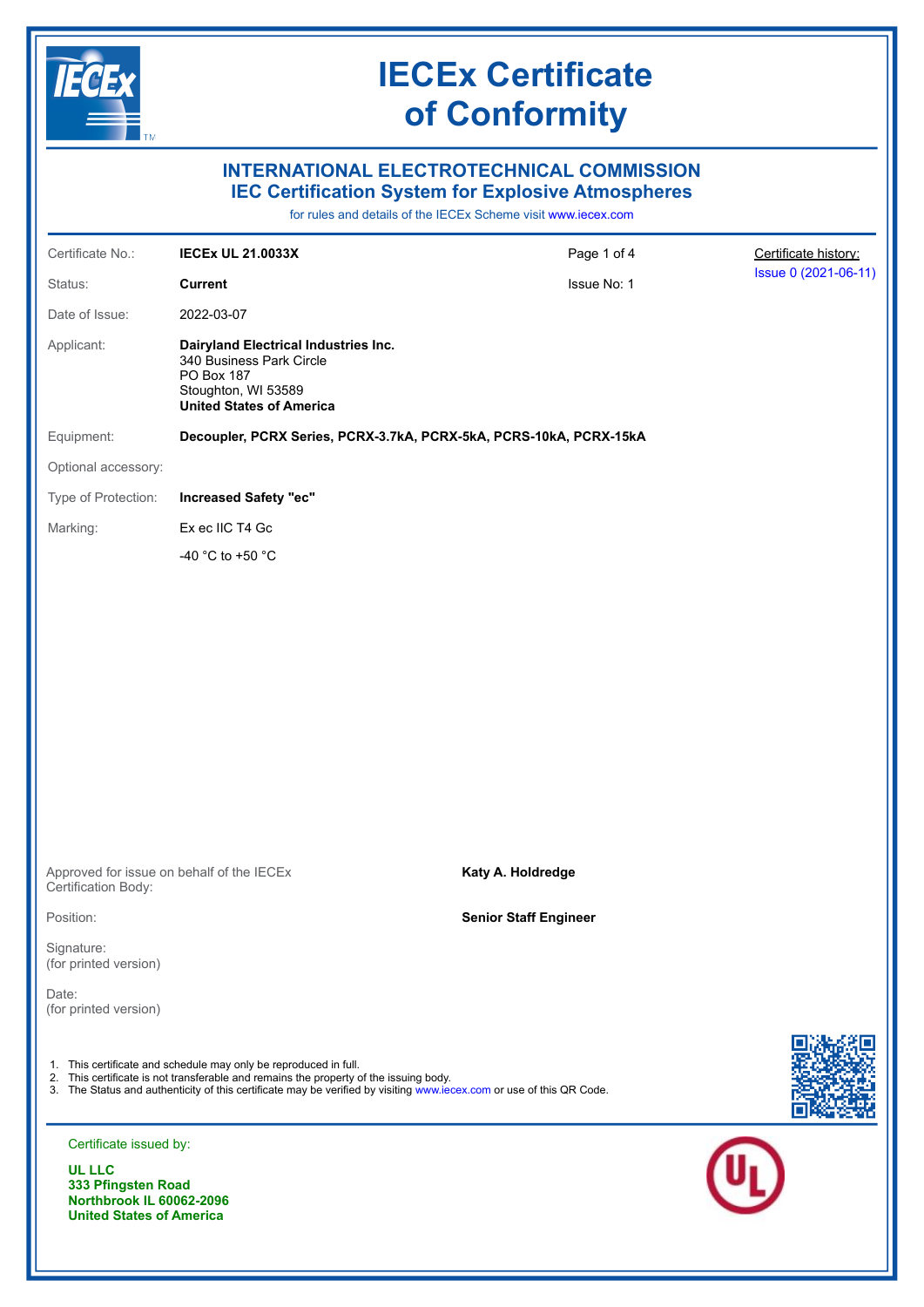

| Certificate No.:            | <b>IECEX UL 21.0033X</b>                                                                                                                        | Page 2 of 4        |
|-----------------------------|-------------------------------------------------------------------------------------------------------------------------------------------------|--------------------|
| Date of issue:              | 2022-03-07                                                                                                                                      | <b>Issue No: 1</b> |
| Manufacturer:               | Dairyland Electrical Industries Inc.<br>340 Business Park Circle<br><b>PO Box 187</b><br>Stoughton, WI 53589<br><b>United States of America</b> |                    |
| Manufacturing<br>locations: | Dairyland Electrical Industries Inc.<br>110 Memorial Drive<br>Pound, WI 54161<br><b>United States of America</b>                                |                    |

This certificate is issued as verification that a sample(s), representative of production, was assessed and tested and found to comply with the IEC Standard list below and that the manufacturer's quality system, relating to the Ex products covered by this certificate, was assessed and found to comply with the IECEx Quality system requirements.This certificate is granted subject to the conditions as set out in IECEx Scheme Rules, IECEx 02 and Operational Documents as amended

#### **STANDARDS** :

The equipment and any acceptable variations to it specified in the schedule of this certificate and the identified documents, was found to comply with the following standards

| IEC 60079-0:2017<br>Edition:7.0 | Explosive atmospheres - Part 0: Equipment - General requirements             |  |
|---------------------------------|------------------------------------------------------------------------------|--|
| IEC 60079-7:2017                | Explosive atmospheres - Part 7: Equipment protection by increased safety "e" |  |

Edition:5.1

This Certificate **does not** indicate compliance with safety and performance requirements other than those expressly included in the Standards listed above.

#### **TEST & ASSESSMENT REPORTS:**

A sample(s) of the equipment listed has successfully met the examination and test requirements as recorded in:

Test Reports:

[US/UL/ExTR21.0034/00](https://www.iecex-certs.com/#/deliverables/REPORT/72066/view) [US/UL/ExTR21.0034/01](https://www.iecex-certs.com/#/deliverables/REPORT/81763/view)

#### Quality Assessment Report:

[US/UL/QAR14.0006/05](https://www.iecex-certs.com/#/deliverables/REPORT/76312/view)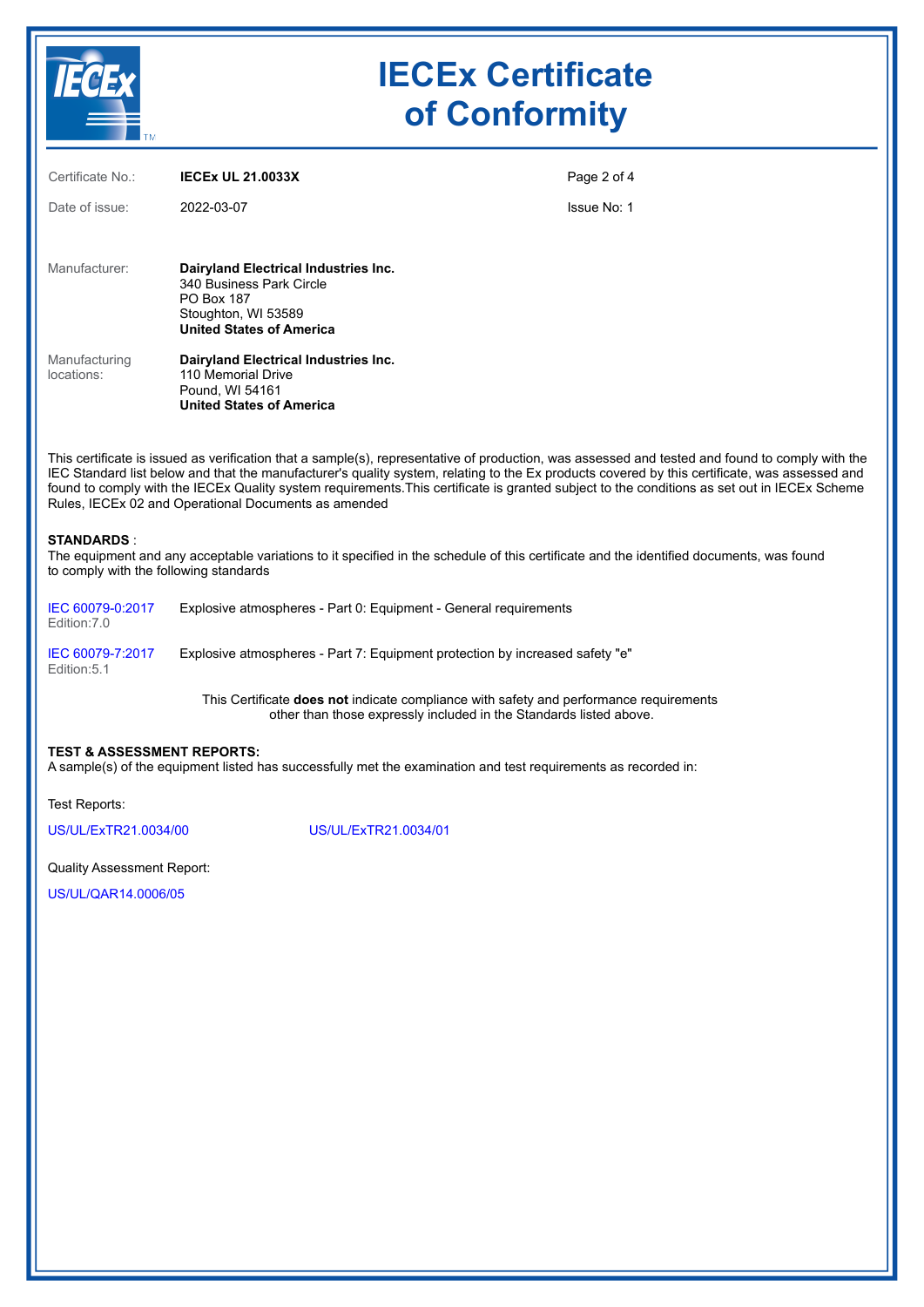

Certificate No.: **IECEx UL 21.0033X**

Date of issue: 2022-03-07

Page 3 of 4

Issue No: 1

#### **EQUIPMENT:**

Equipment and systems covered by this Certificate are as follows:

The PCRX series of decouplers are intended to be used to provide AC grounding and low voltage DC blocking for cathodic protection of pipelines and similar installations in Zone 2 hazardous locations.

The PCRX prevents the flow of direct current while simultaneously providing a low impedance grounding path for steady state induced alternating current, if present. Steady state AC current of up to 45A rms can flow through the device with DC voltage applied within the operating voltage threshold. The PCRX also provides over-voltage protection for both impulse and AC fault current conditions.

#### **Please see Annex for additional information.**

#### **SPECIFIC CONDITIONS OF USE: YES as shown below:**

- The PCRX cover should not be removed.
- Connections to the PCRX should be made only when area is non-hazardous.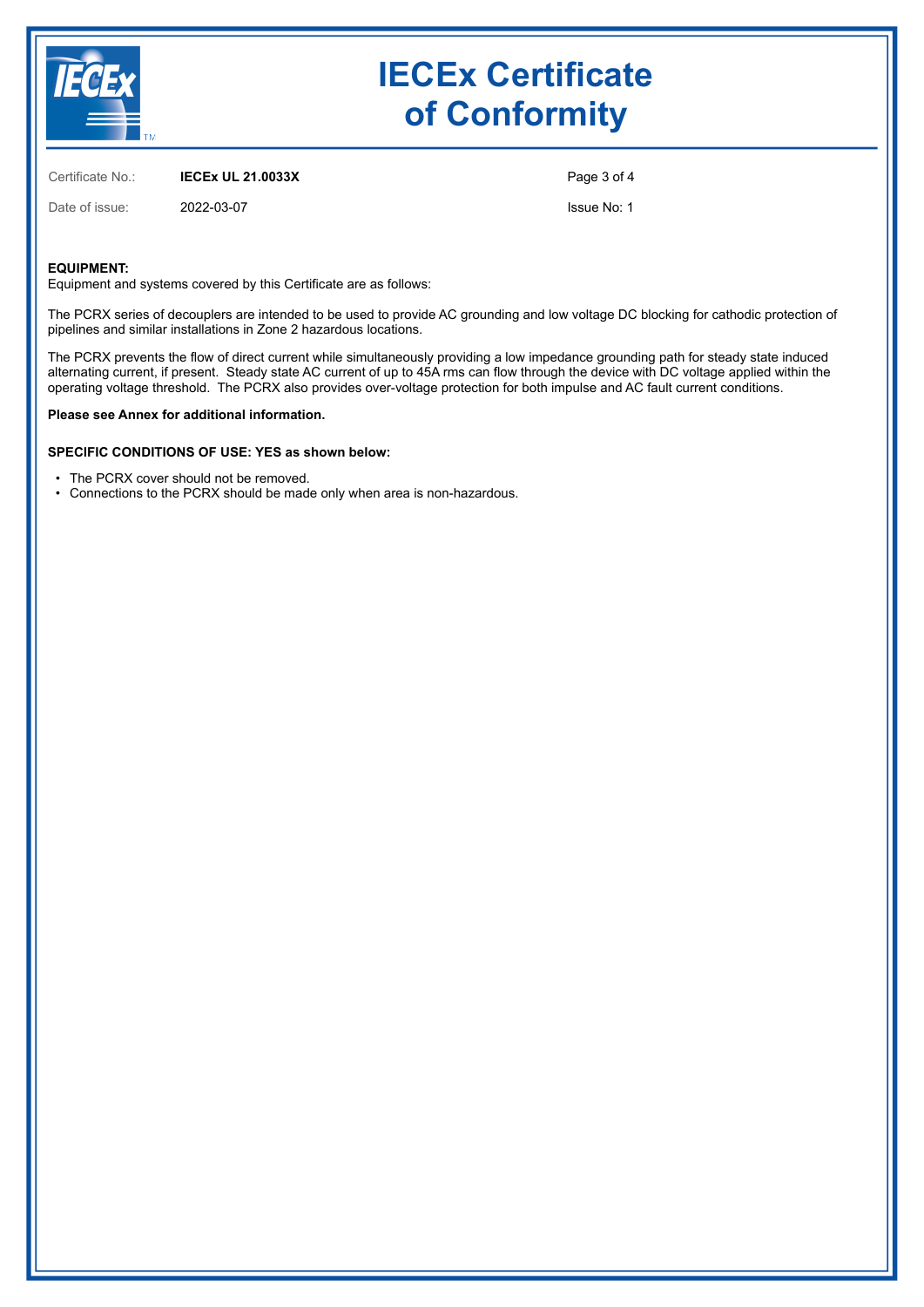

Certificate No.: **IECEx UL 21.0033X**

Date of issue: 2022-03-07

Page 4 of 4

Issue No: 1

## **DETAILS OF CERTIFICATE CHANGES (for issues 1 and above)**

Issue 1: Addition of new model number suffixes corresponding to revised diode stack configurations.

#### **Annex:**

[Annex to UL 21.0033X Issue 1\\_1.pdf](https://www.iecex-certs.com/#/deliverables/CERT/59728/view)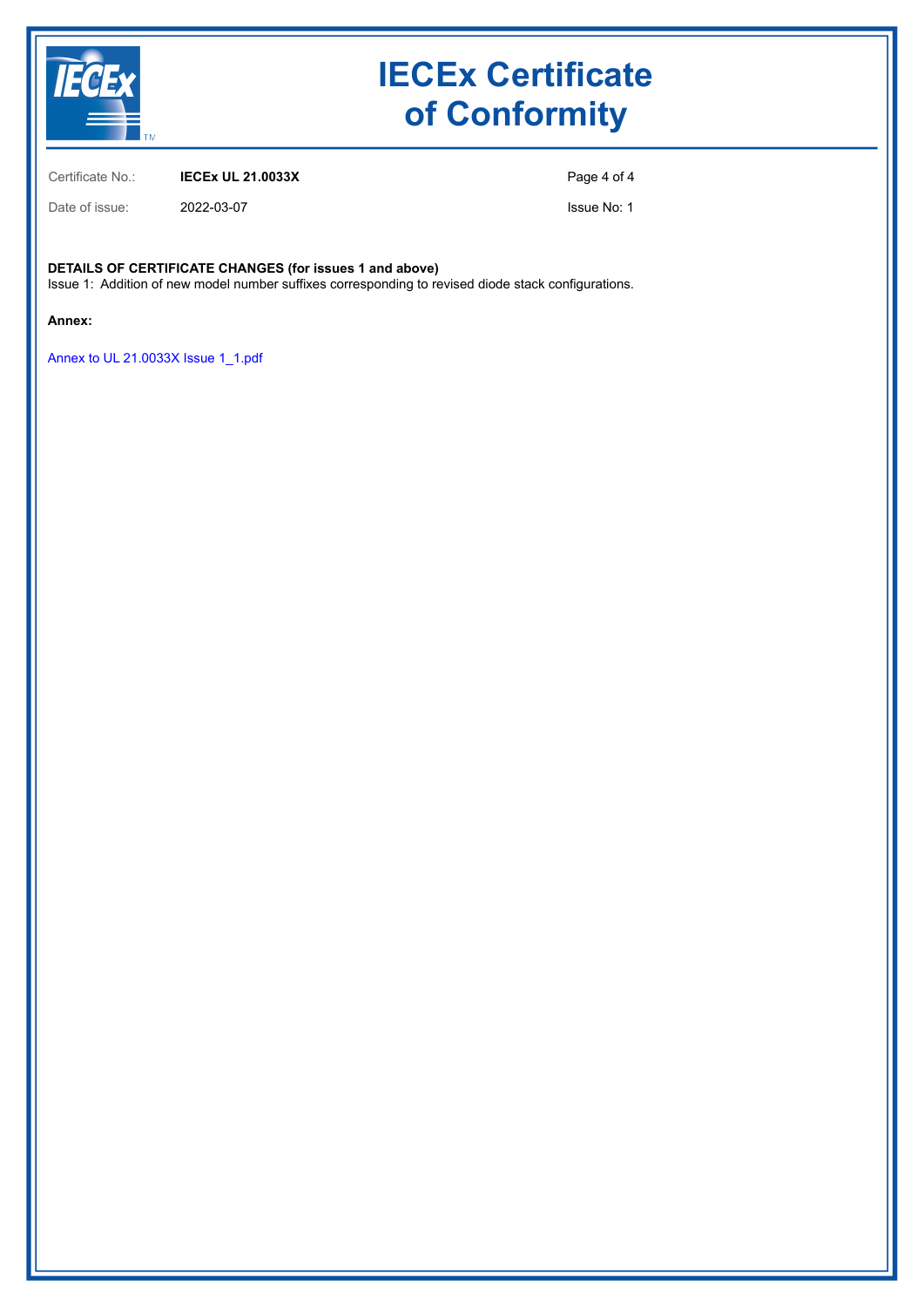

Certificate No.: IECEx UL 21.0033X

Issue No.: 1 Page 1 of 2

## **TYPE DESIGNATION**

Nomenclature for PCRX Series:  $PCRX - 5kA - 3.0/0.5$ I II III

I – Model Series PCRX – PCRX Decouplers

II – Momentary AC Current 3.7kA – Rated for 3.7kA 5kA – Rated for 5kA 10kA – Rated for 10kA 15kA – Rated for 15kA

### III – Maximum DC Blocking Voltage

3.0/0.5 – 3V in the negative direction, 0.5 in the positive direction 3.5/0.5 – 3.5V in the negative direction, 0.5 in the positive direction 4.5/0.5 – 4.5V in the negative direction, 0.5 in the positive direction 6.0/2.0 – 6.0V in the negative direction, 2.0 in the positive direction 5.5/2.5 – 5.5V in the negative direction, 2.5 in the positive direction 5.0/3.0 – 5.0V in the negative direction, 3.0 in the positive direction 4.5/3.5 – 4.5V in the negative direction, 3.5 in the positive direction 4.0/4.0 – 4.0V in the negative direction, 4.0 in the positive direction 5.5/2.0 – 5.5V in the negative direction, 2.0 in the positive direction 5.0/2.5 – 5.0V in the negative direction, 2.5 in the positive direction 4.5/3.0 – 4.5V in the negative direction, 3.0 in the positive direction 4.0/3.5 - 4.0V in the negative direction, 3.5 in the positive direction 5.0/2.0 – 5.0V in the negative direction, 2.0 in the positive direction 4.5/2.5 – 4.5V in the negative direction, 2.5 in the positive direction 4.0/3.0 – 4.0V in the negative direction, 3.0 in the positive direction 3.5/3.5 – 3.5V in the negative direction, 3.5 in the positive direction 4.5/2.0 – 4.5V in the negative direction, 2.0 in the positive direction 4.0/2.5 – 4.0V in the negative direction, 2.5 in the positive direction 3.5/3.0 – 3.5V in the negative direction, 3.0 in the positive direction

### **PARAMETERS RELATING TO THE SAFETY**

Maximum AC Steady State Current Rating: 45 A r.m.s

AC Fault Current Ratings:

PCRX-3.7kA:

| INO.                                  |                  |
|---------------------------------------|------------------|
| Maximum 50/60 Hz AC Fault Current (A) | Number of Cycles |
| 5.000                                 |                  |
| 4.200                                 | 10               |
| 3,700                                 | 30               |
|                                       |                  |